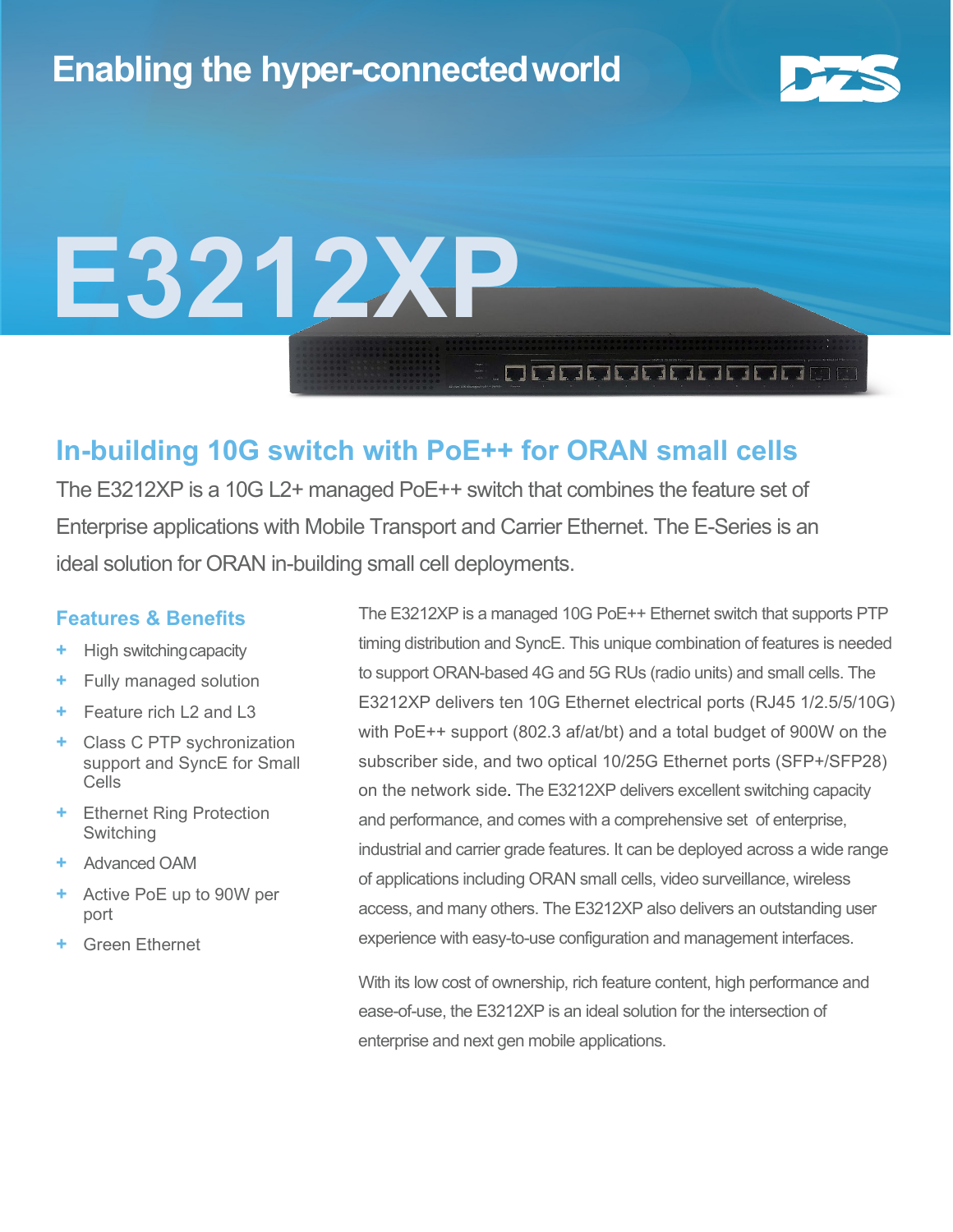# **In-building Small Cell switch E3212XP**



#### **Support for various applications and use cases**

The E3212XP provides PoE++ (90 Watts of power per port) with advanced active PoE features such as PoE auto-checking, PoE scheduling, and PoE power delay to allow users to manage powered devices easily.

The new generation of ORAN small cells has tighter synchronization requirements, higher bandwidth and higher power requirements than traditional small cells. The E3212XP provides 10G to each small cell instead of the traditional 1G. It also supports SyncE and Class C T-BC/TC PTP timing requirements. Finally, it supports POE++ (802.3bt) to deliver up to 90 Watts of power to each ORAN small cell over electrical ethernet cables.

The E3212XP delivers extensive industrial and carrier grade functionality, including linear (LEPS) and ring (ERPS) protection with ITU-T G.8031, ITU-T G.8032 respectively, and quick restoration times.

#### **Superior reliability through OAM and CFM for service assurance**

The E-Series family of switches provides Operation, Administration and Maintenance (OAM) support according to the industry main standards IEEE 802.1ag/802.3ah and Y.1731. These standards provide the required mechanisms for network operators to monitor and guarantee that the proper service level requirements are met at all times. A comprehensive set of OAM tools can greatly simplify network management and monitoring, resulting in reduced operational expenditures.

#### **Lowering total cost of ownership with energy-efficient design**

The E-Series portfolio of switches is designed to help companies save power needs and reduce TCO. The E3212XP supports Energy Efficient Ethernet (IEEE 802.3az) standard that is widely used for indoor and campus applications to build a greener packet switched network.

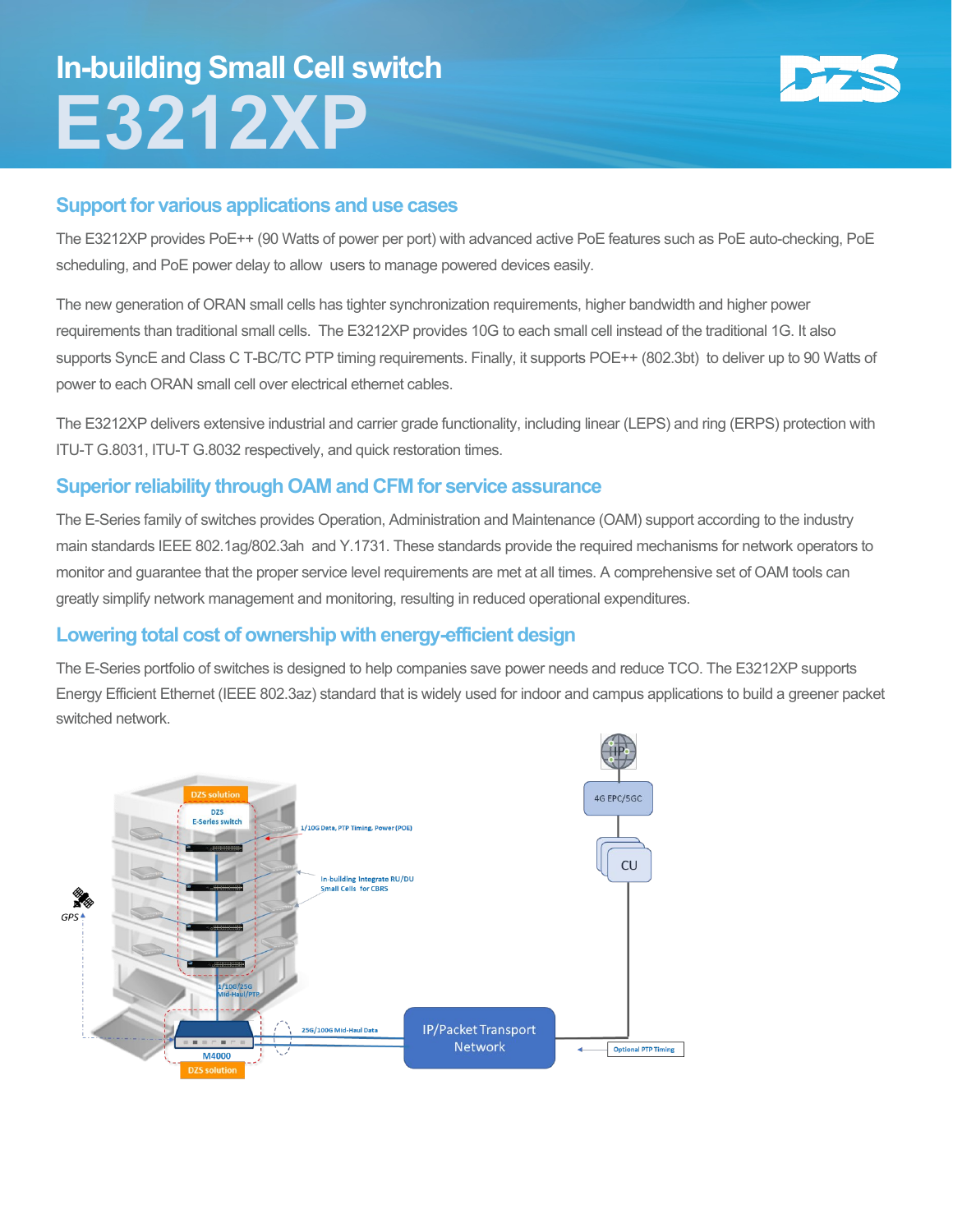# **In-building Small Cell switch E3212XP**



## **Product Specifications**

#### **Capacity**

- + 14.88 Mp/s
- + 128 Gb/s
- + MAC Table size 8K
- + Max Frame 9216 Bytes

#### **Interfaces**

- + Fixed 10-port 10G RJ45
- + Fixed 2-port 10G/25G SFP+/SFP28
- + 1-port of GE Out-of-Band MGMT

#### **Management**

- + SNMP 1, 2c, 3
- + HTTP/HTTPS/SSH
- + S-Flow
- + UPnP
- + Dual Firmware bank
- + NTP
- + Syslog
- + IPv6 Management
- + RMON
- + HW/SW Monitoring/Watchdog

#### **QoS**

- + 8 Hardware Queues
- + Scheduling
- >SP and WRR
- Queue assignment based on DSCP/CoS Classification
	- > Port based
	- > 802.1p VLAN priority based
	- > IPv4/IPv6 precedence / DSCP based
	- > DiffServ
	- > Classification and re-marking ACLs
- + Rate Limiting
	- > Ingress policer
	- > Egress shaping and rate control
	- > Per port

#### **Layer 2 Capabilities**

- + Standard Spanning Tree 802.1d
- + Rapid Spanning Tree (RSTP) 802.1w
- + Multiple Spanning Tree (MSTP) 802.1s
- + IEEE 802.3ad LACP
- + Up to 5 groups / 4 ports per group
- + Port-based VLAN
- + 802.1Q tag based VLAN
- + MAC-based VLAN
- + Management VLAN
- + Private VLAN Edge (PVE)
- + Q-in-Q (double tag) VLAN
- + Voice VLAN
- + GARP VLAN Registration Protocol (GVRP)
- + DHCP Relay
- + DHCP Option 82
- + IGMP v1/v2/v3 Snooping
- + Supports 1024 multicast groups
- + IGMP Querier
- + IGMP Proxy
- + IGMP snooping with proxy reporting
- + IGMP Report suppression
- + MLD v1/v2 Snooping
- + Multicast VLAN Registration (MVR)
- + LLDP
- + Port Mirroring

#### **Carrier Ethernet and Timing**

- + ITU-T G.8031 ELPS
- + ITU-T G.8032 ERPS
- + IEEE 802.3ah OAM
- + IEEE 802.1ag CFM
- + ITU-T Y.1731 PM
- + IEEE 1588v2 PTP
- + SyncE

#### **Layer 3 Capabilities**

- + IPv4 Static Routing
- + IPv6 Static Routing
- + DHCP Client/Server
- + DHCPv6 Client

#### **PoE Support**

- + IEEE 802.3af/at/bt
- + PoE Scheduling, Auto-Checking
- + Power Delay
- + 900W total power/90 Watts per port

#### **Security**

- + Secure Shell (SSH)
- + Secure Sockets Layer (SSL)
- + IEEE 802.1X RADIUS Authentication
- + IGMP-RADIUS based 802.1X
- + RADIUS Dynamic VLAN assignment + Layer 2 Isolation Private VLAN Edge
- (PVE)
- + Port Security Fixed MAC
- + IP Source Guard
- + RADIUS/ TACACS+
- + Storm Control
- + DHCP Snooping
- + ACLs (256 entries, drop, rate limit)
- + ACL Classifiers:
	- > S/D MAC addr, S/D IP addr

**Physical and Environmental**

> 442 mm x 44 mm x 211 mm

 > 10 to 90% non-condensing + Altitude: <10,000 ft (<3000 m) + AC power: 100 to 240VAC, 50/60 Hz + Maximum power consumption: 900 W + OOB management: 10/100/1000Base-T

**Regulation and Compliance**

- > VLAN ID, Protocol, port, DSCP
- > IP precedence, S/D TCP/ UDP port
- > 802.1p, Ethernet type, ICMP, TCP flag
- + Loop Protection

+ Weight: < 4kg

+ Dimensions (WxHxD):

+ Operating Temperature: > -31 to104°F (0 to 40°C) + Storage Temperature: > -4 to158°F (-20 to 70°C)

+ Operating humidity:

(RJ45)

+ CE Mark + UL 62368-1 + FCC Part 15B

+ VCCI + KC Mark